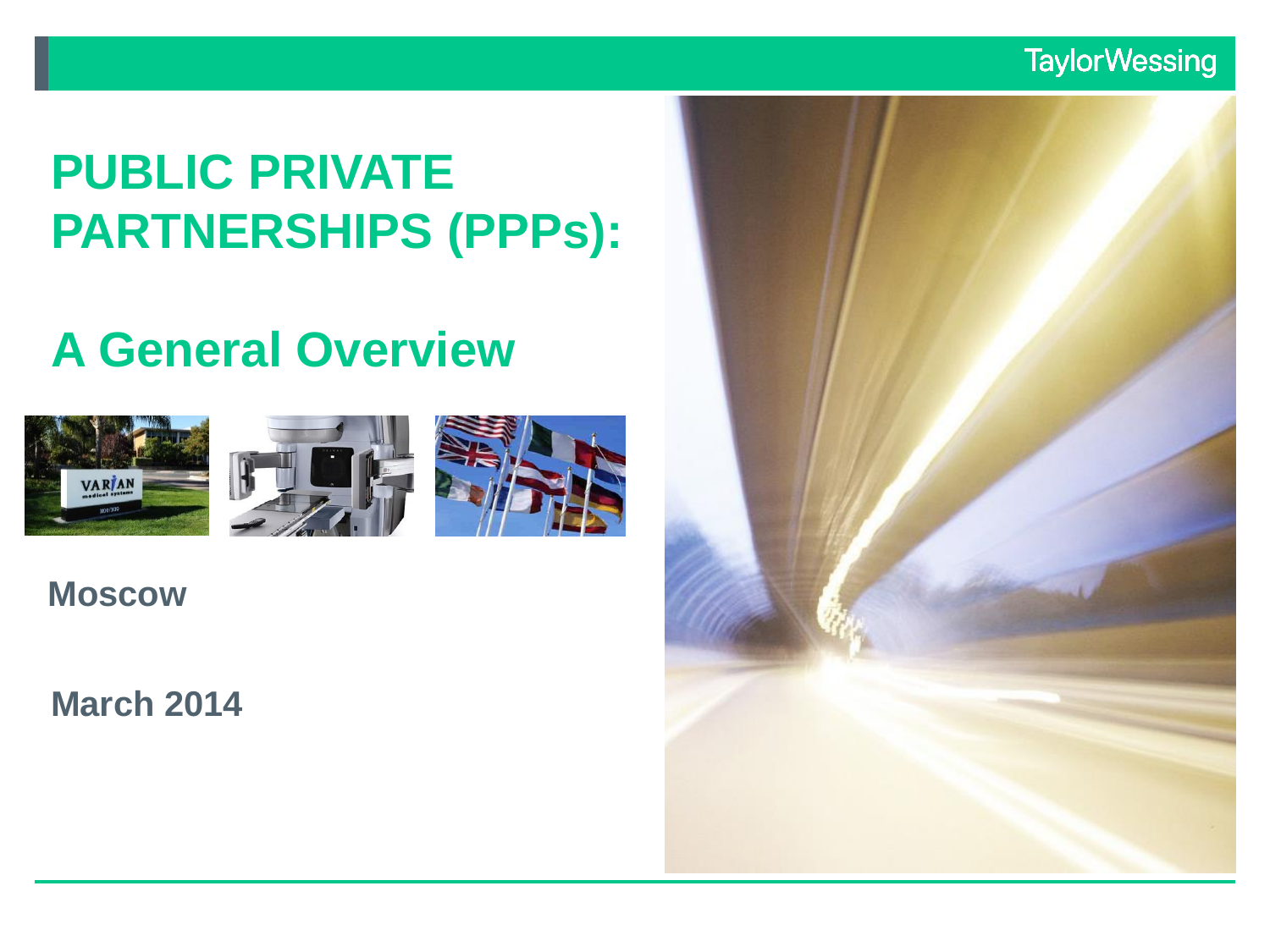# PPP: Aims

- > Private Finance/ Capital Investment
- > Innovation
- > Financial Benefits (Value for Money/ Risk Transfer)
- > Private Sector Experience

# PPP: Drivers

- > Contract Management
- > Capital Investment
- > Financial Benefits
- > Innovation

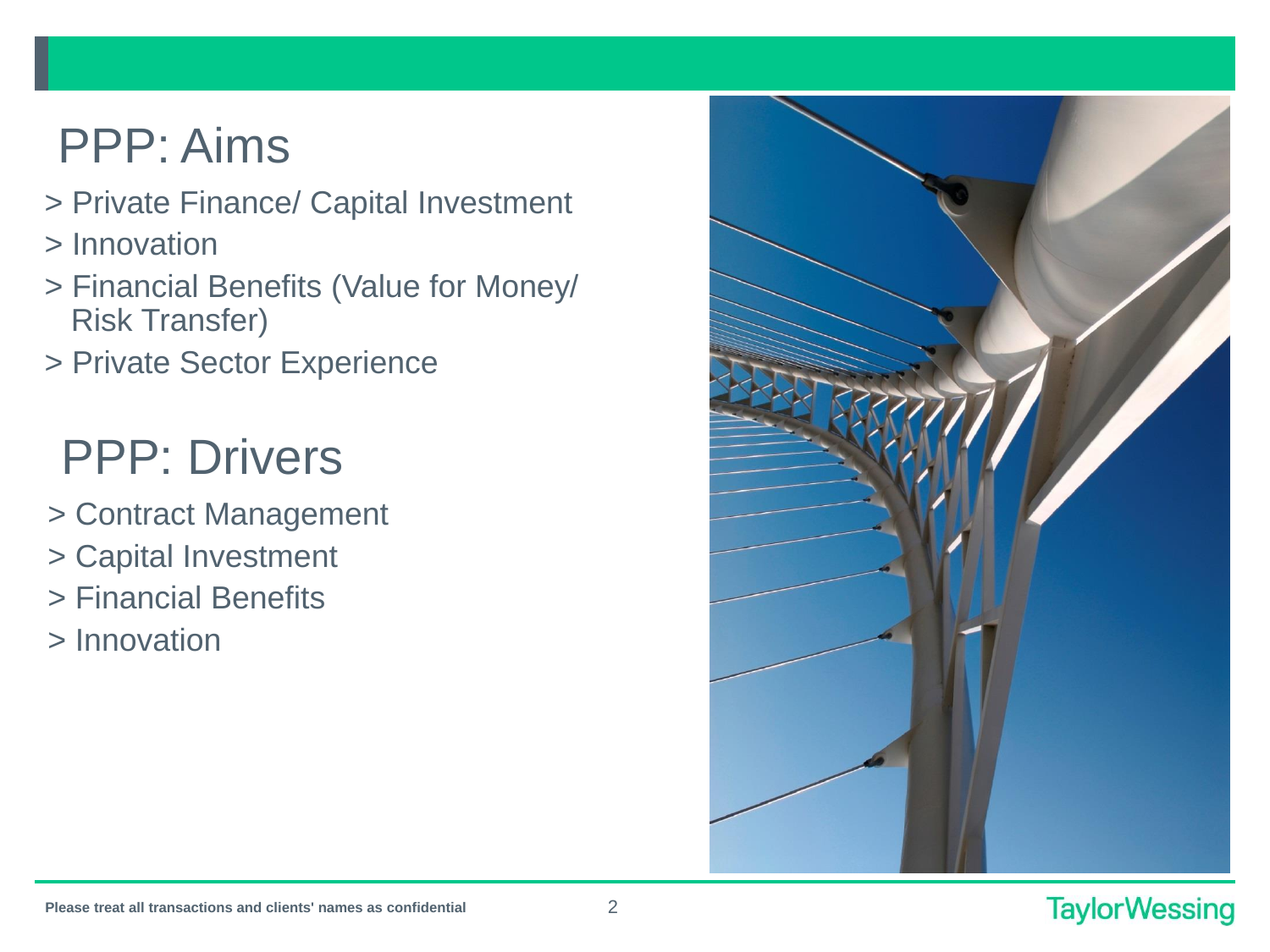# PPP: Guidance & Documentation

- > PPP Units in Central Government and Individual Departments
- > Standardisation of Documentation
- > Accounting Guidance
	- off balance sheet treatment

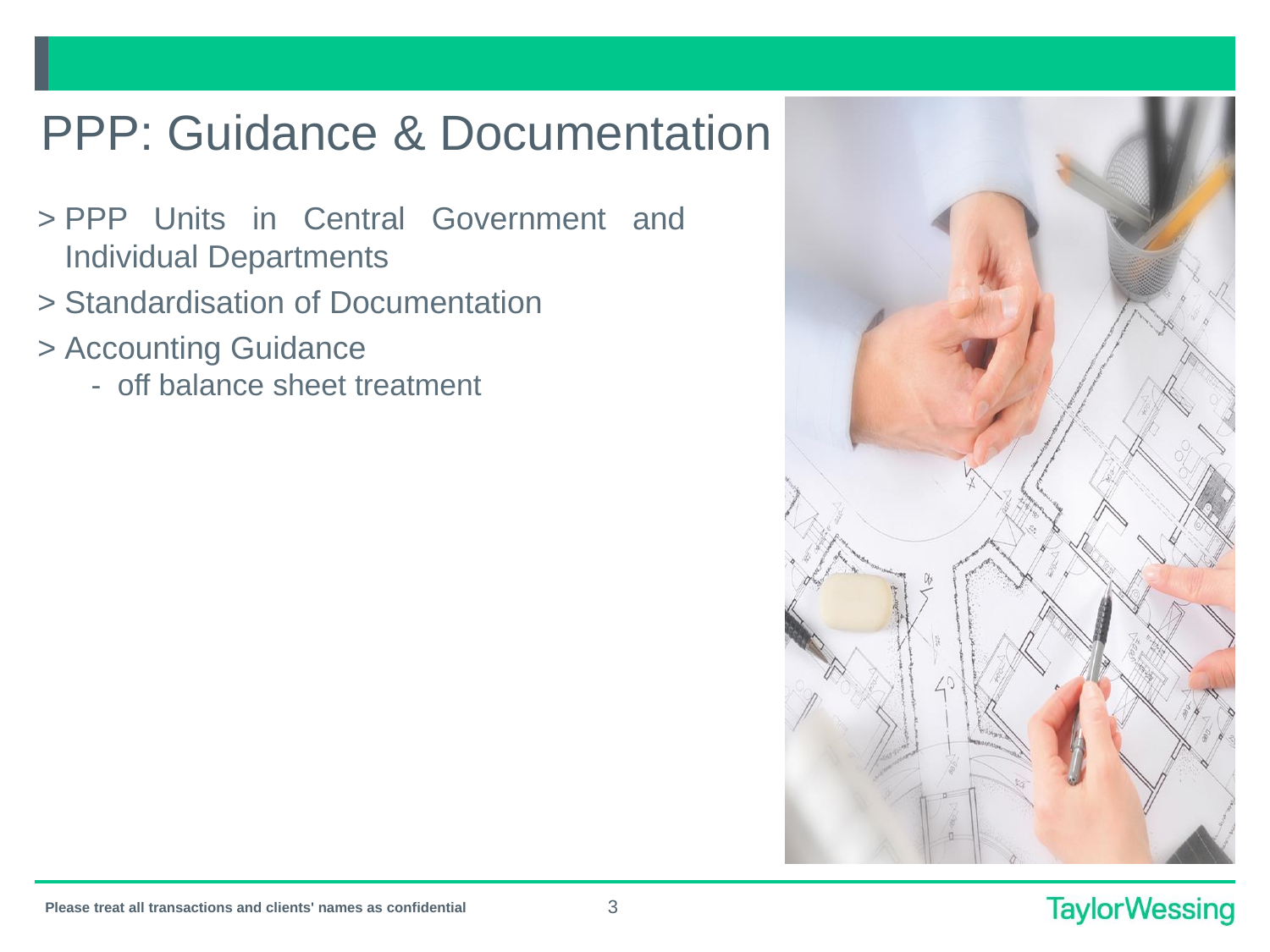# PPP: Key Parties

### **Project Sponsors**

- > Usually have equity investment in the project.
- > May be privately owned/ owned by a government entity.
- > Usually carry out the project through an SPV, the project company.

### **Project Company**

- > Typically a limited liability company, incorporated in the host country of the project.
- > typically borrows most of the funds required for the development and owns the assets (or has a leasehold or similar interest in them).

### **Government**

> A government (or a quasi-governmental body or other owner of the site where the project will take place) is typically, together with the project sponsor, a key instigator of the project.

### **Operator**

> Manages and operates the project on behalf of the borrower/ Project Company.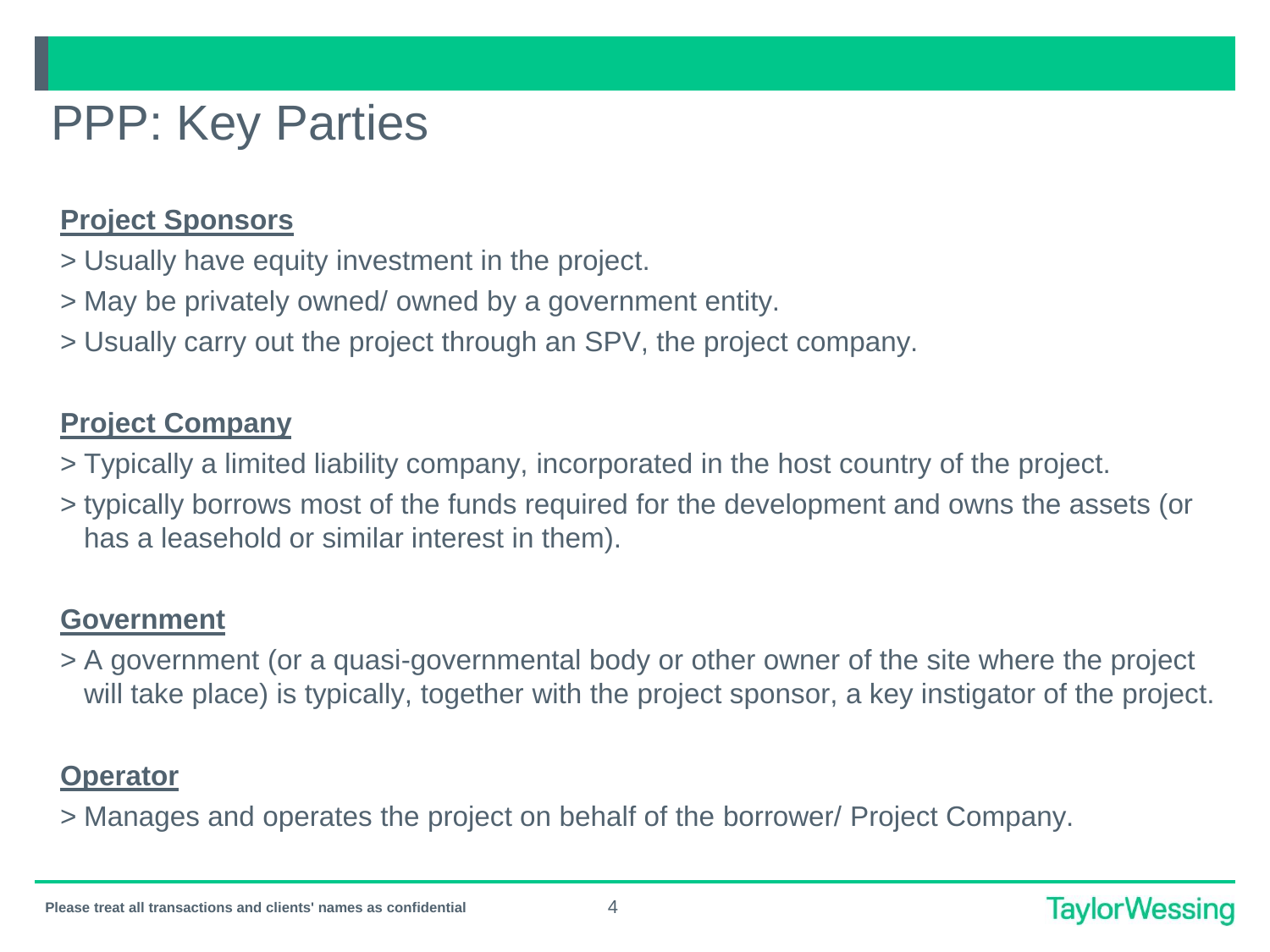# PPP: Key Parties (continued)

#### **Lenders**

- > Sources of Debt (including guarantees or "insurance" of debt funding)
	- Governments.
	- Multilateral financiers (for example, the EBRD or IFC).
	- Commercial lenders (domestic/overseas either alone/syndicates).
	- Bonds
	- Subordinated debt providers (for example, the project sponsor or other project company investors).
- > Often a combination of funding sources forms is used.

#### **Contractors and Subcontractors**

- > Various contractors and subcontractors carry out the construction of the project on behalf of the project company.
- > Specialist subcontractors and engineers.

#### **Insurers**

- > Critical to project finance transactions.
- > May provide cover to Lenders (and other project parties) for the project's exposure to **typical insured risks** (e.g. physical damage, third-party liability) and to **more specialist risk** areas (e.g. political risk, business interruption, start-up delay and environmental risk).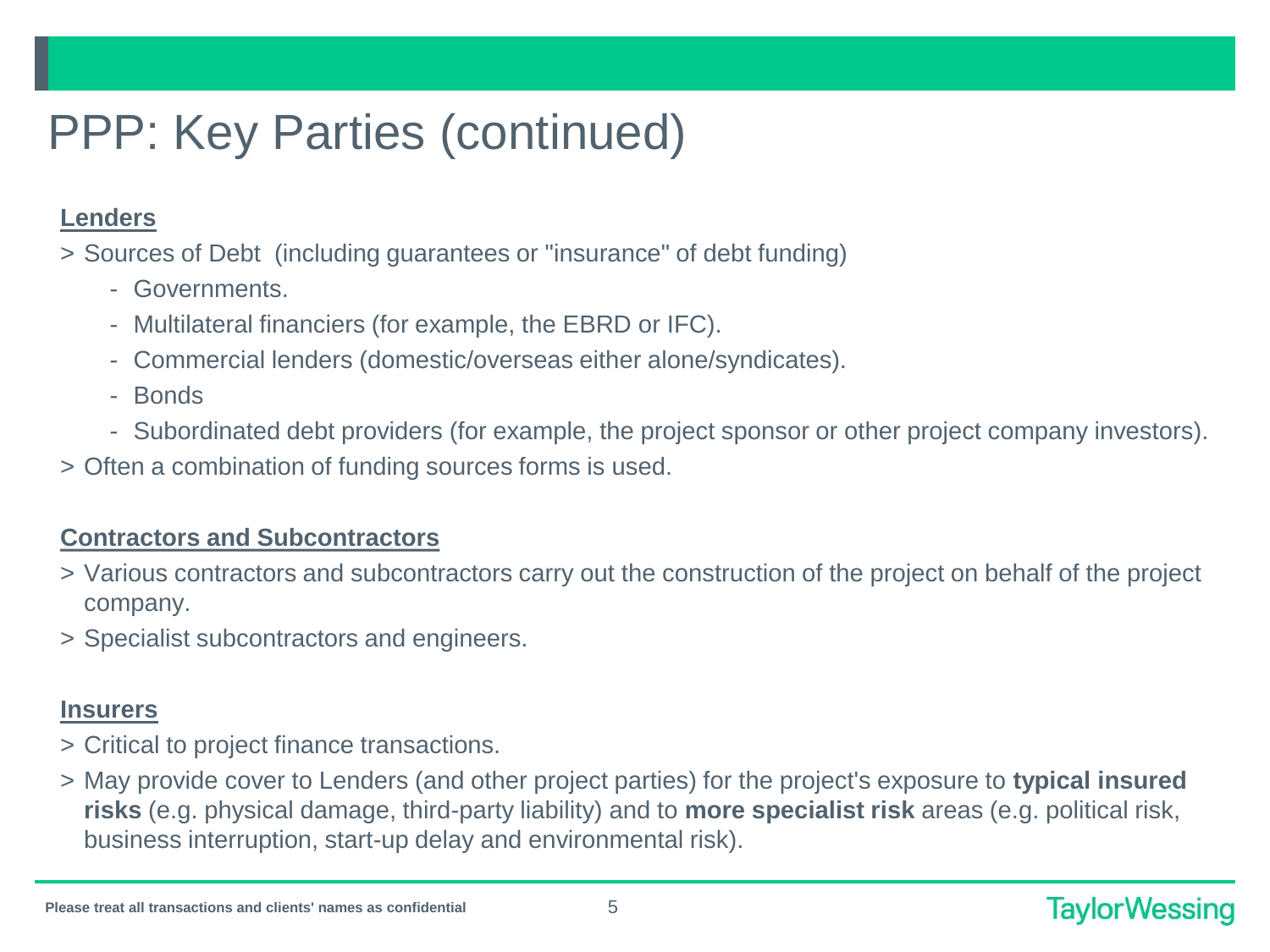# PPP: Typical Contract / Project Structure (DBFO)



#### **Please treat all transactions and clients' names as confidential** 6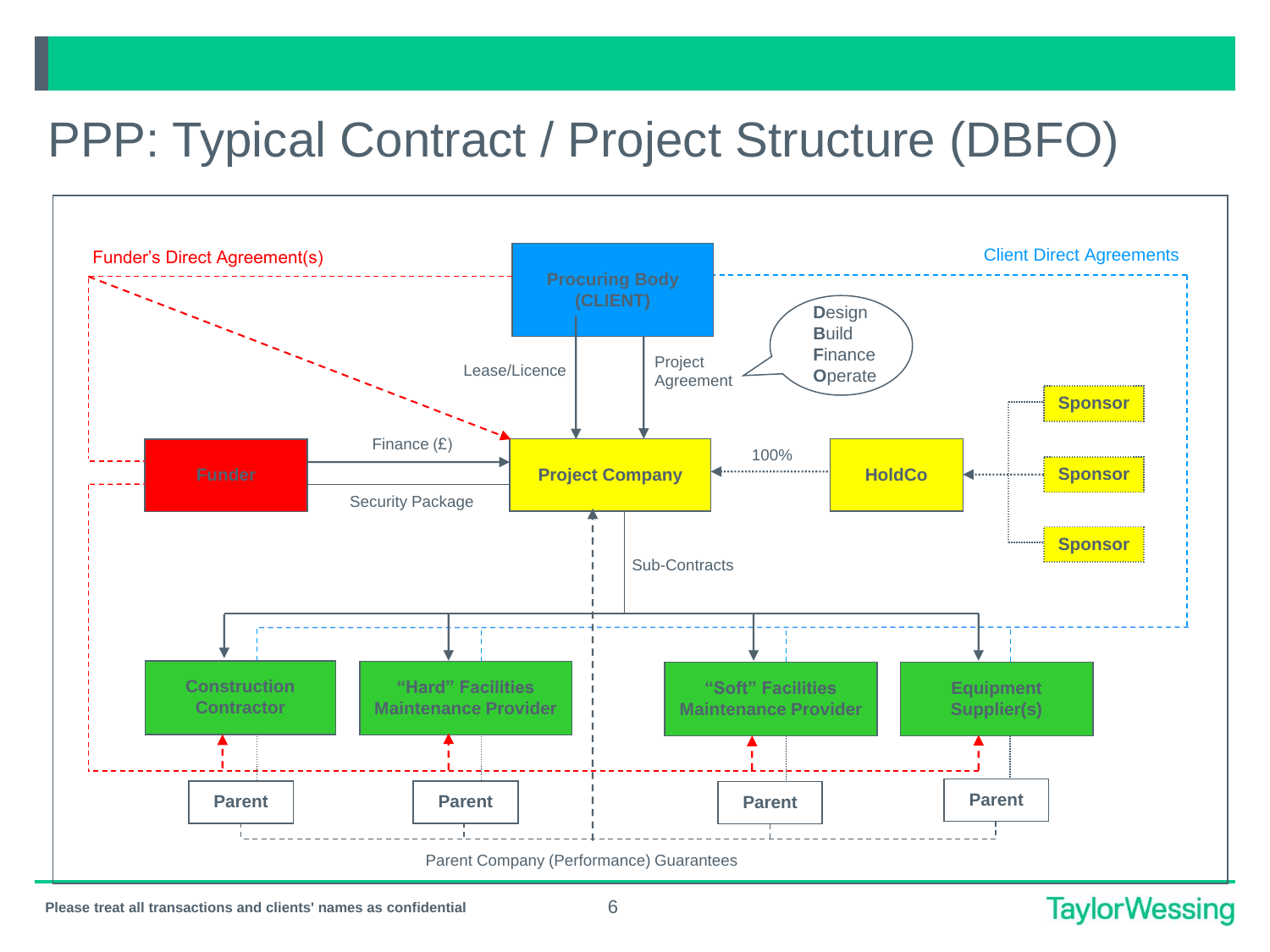## PPP: Additional Contract/Project Structures







#### **Please treat all transactions and clients' names as confidential** 7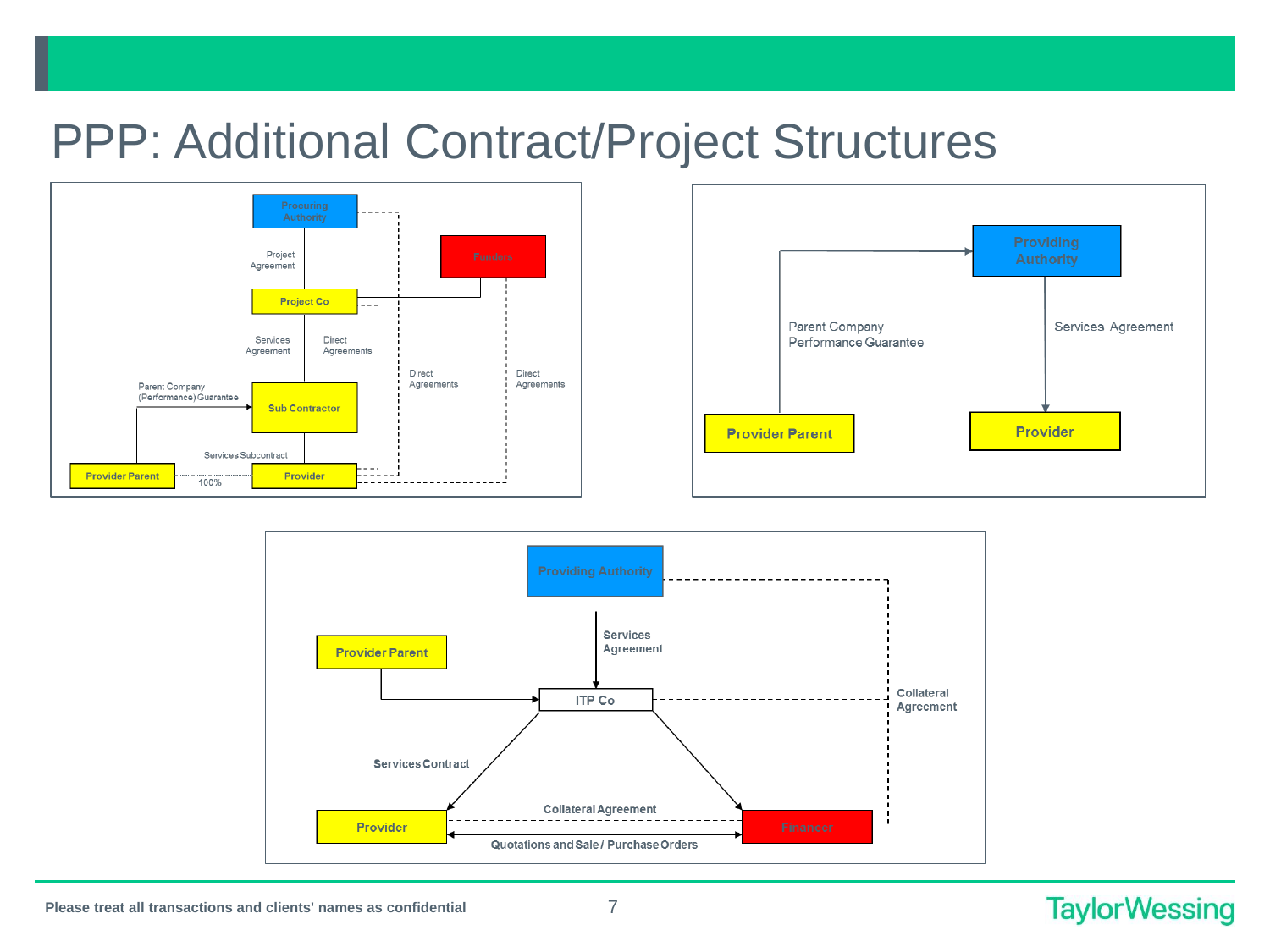## PPP: Typical Project Timeline





### **TaylorWessing**

**Please treat all transactions and clients' names as confidential** 8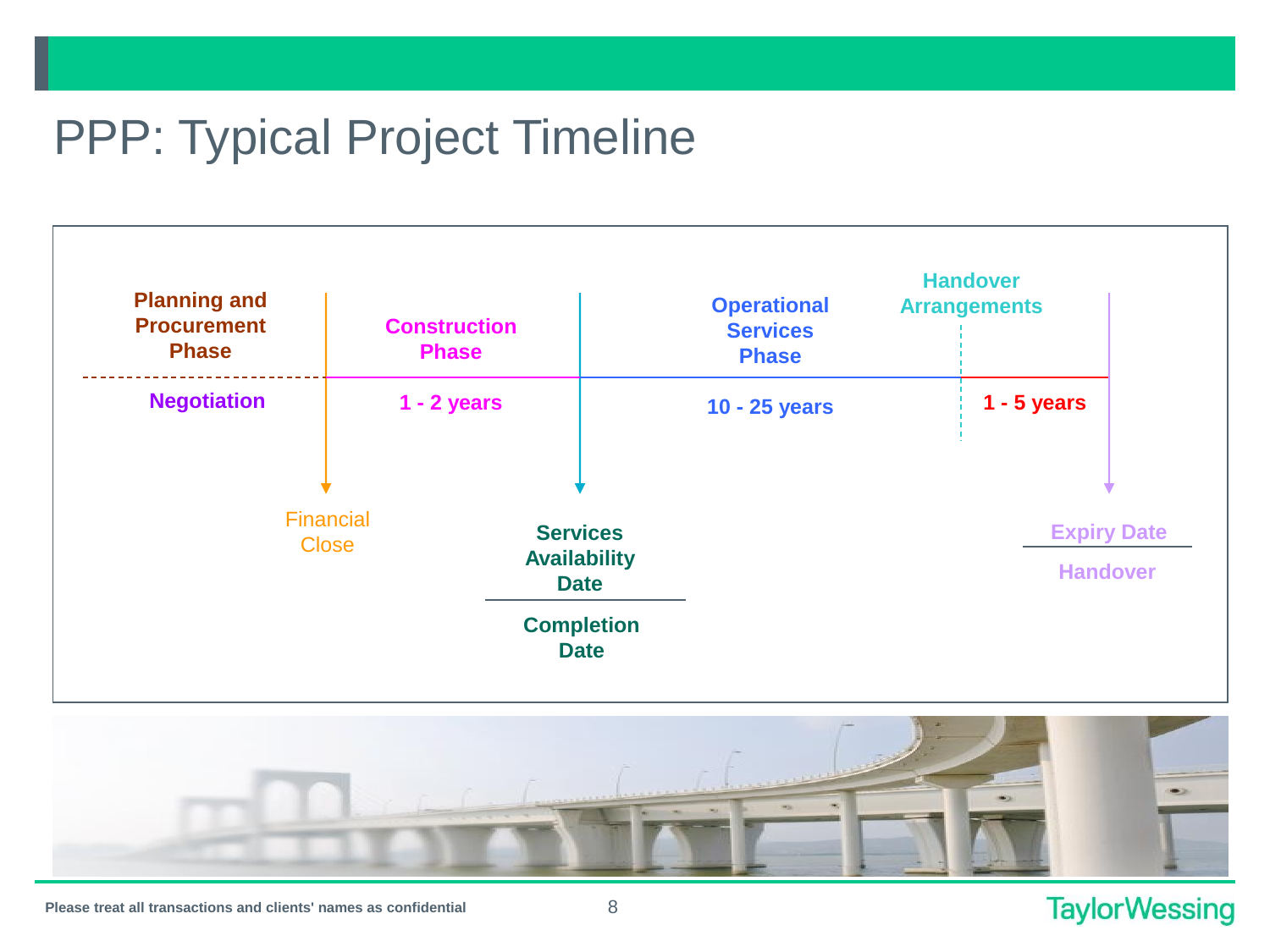## PPP: Procurement Process

### For Works or Services

- > Type of Contract
	- Public Works
	- Public Services
	- Public Supplies

### **Procedures**

- > Different types of Competitive Process:
	- Open
	- Restricted
	- Negotiated
	- Competitive Dialogue

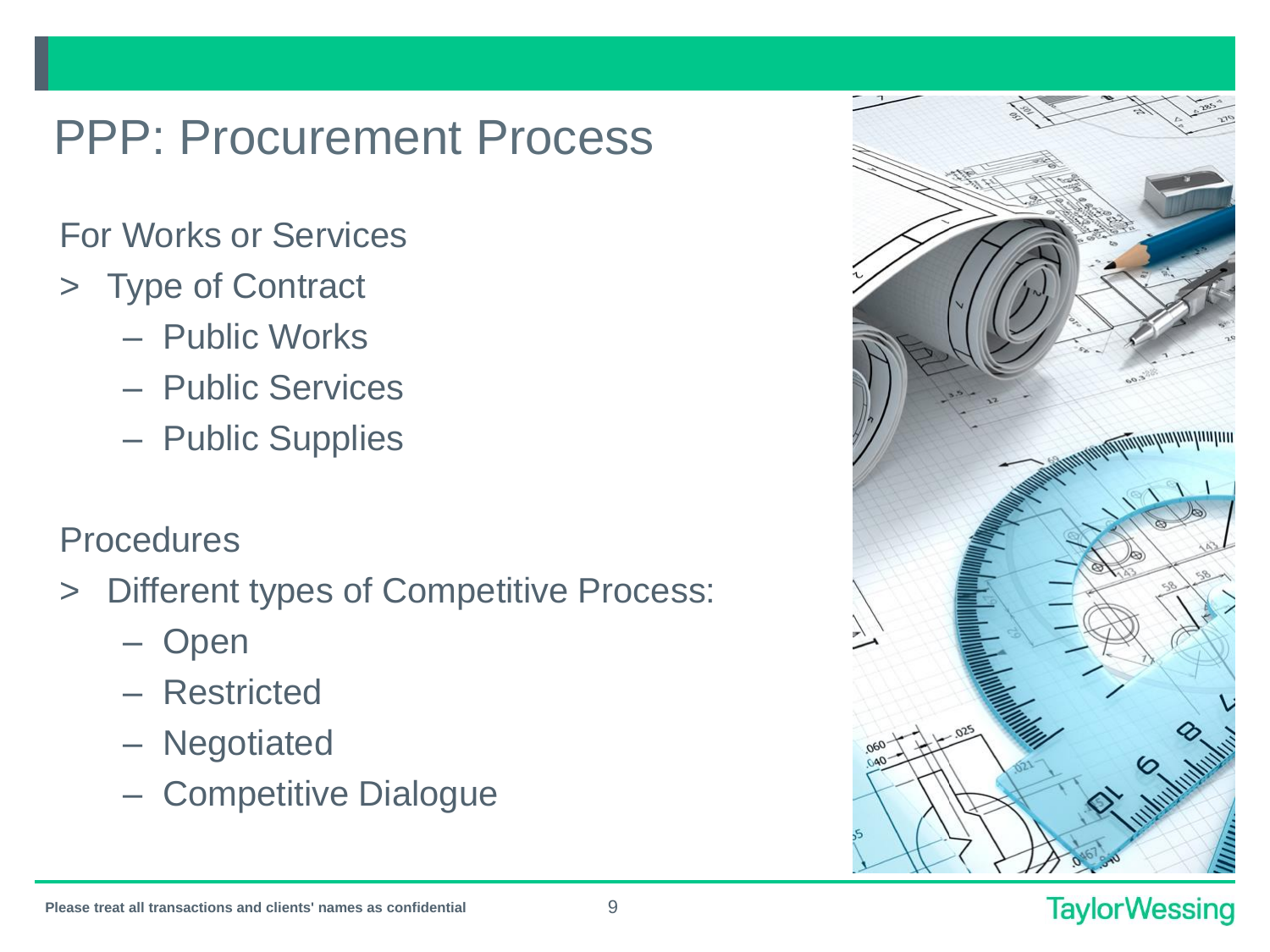# Foreign Investors - Objectives

**Foreign investors are generally keen to make sure:**

- they are dealing with the **correct counterparty**, who has the **appropriate authorisation** from central government and is duly authorised to deal.
- the **requirements are well thought through** and initial **market analysis** has been conducted.
- that any competitive exercise is a **free and fair process**. In particular, making sure all parties are given the right documentation and information.
- understanding each party's **requirements**/ **objectives**.
- there is **certainty** in relation to the **contractual process** including, but not limited to:
	- documentation (project, funding, construction, sub-contracts etc)
	- **output and input requirements**
	- **Payment mechanism**
	- **PEREFIELD PERITHER PERITHER**
	- **EXECUTE:** insurance arrangements
	- **supervisory events/change in law**
	- **Example 1** termination and compensation
	- **I**limits on liability
	- divest agreements/government stepin
	- **transaction models**
	- **•** proper apportionment of risk/controls matrix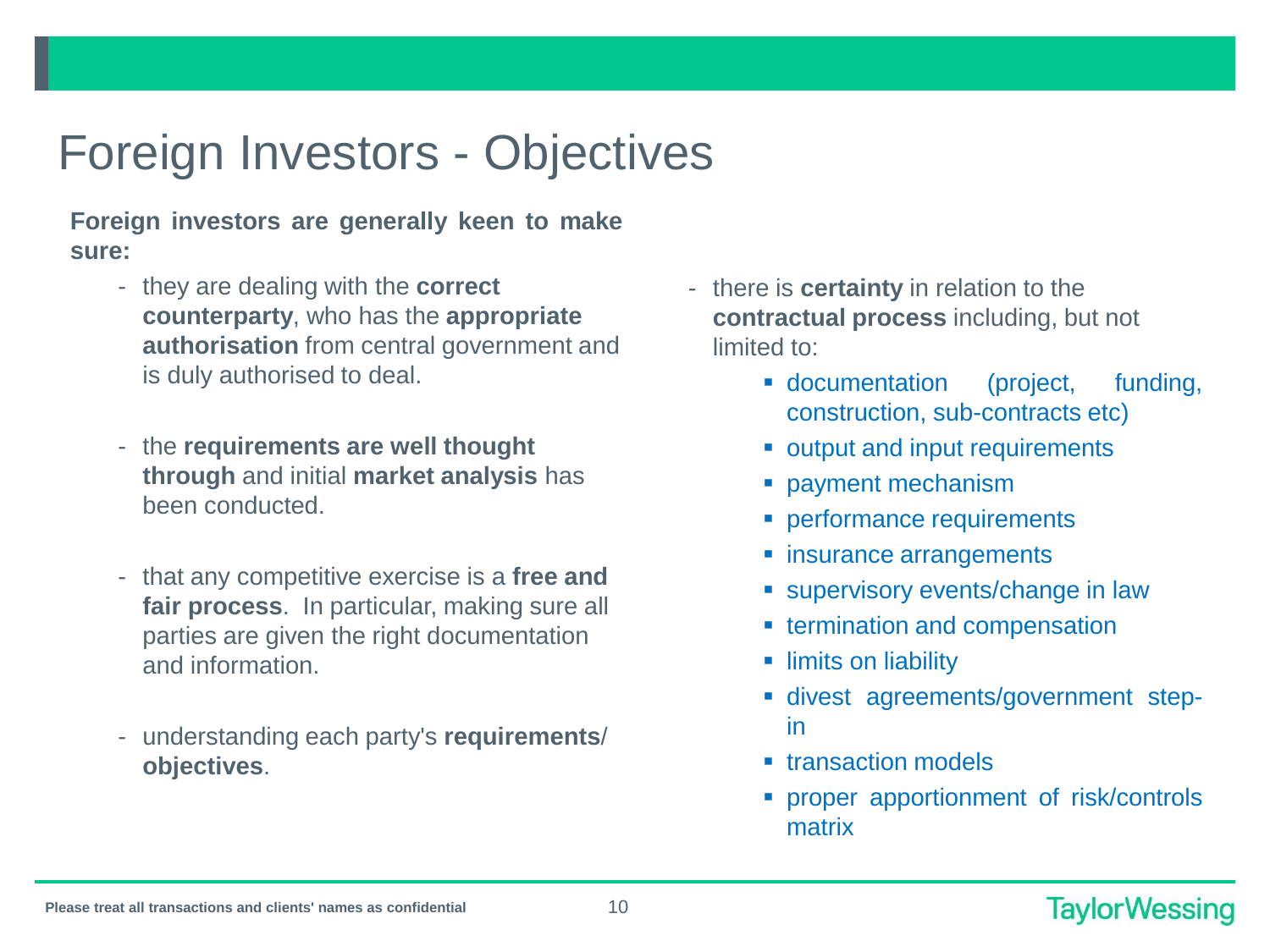# Foreign Investor - Objectives (continued)

**Foreign investors are generally looking for:**

- **Availability of funding** and appropriate security
	- **Project debt**
	- **Equity/sponsor funds**
	- Capital markets
	- **Hybrids**
	- "BANKABILITY".
- A **fair taxation** system:
	- **-** Double taxation
	- **Extraction of profits**
	- Freedom of movement for goods and people (please note offset arrangements)
- Certainty/ **favourable arrangements** in relation to **customs and duties**.

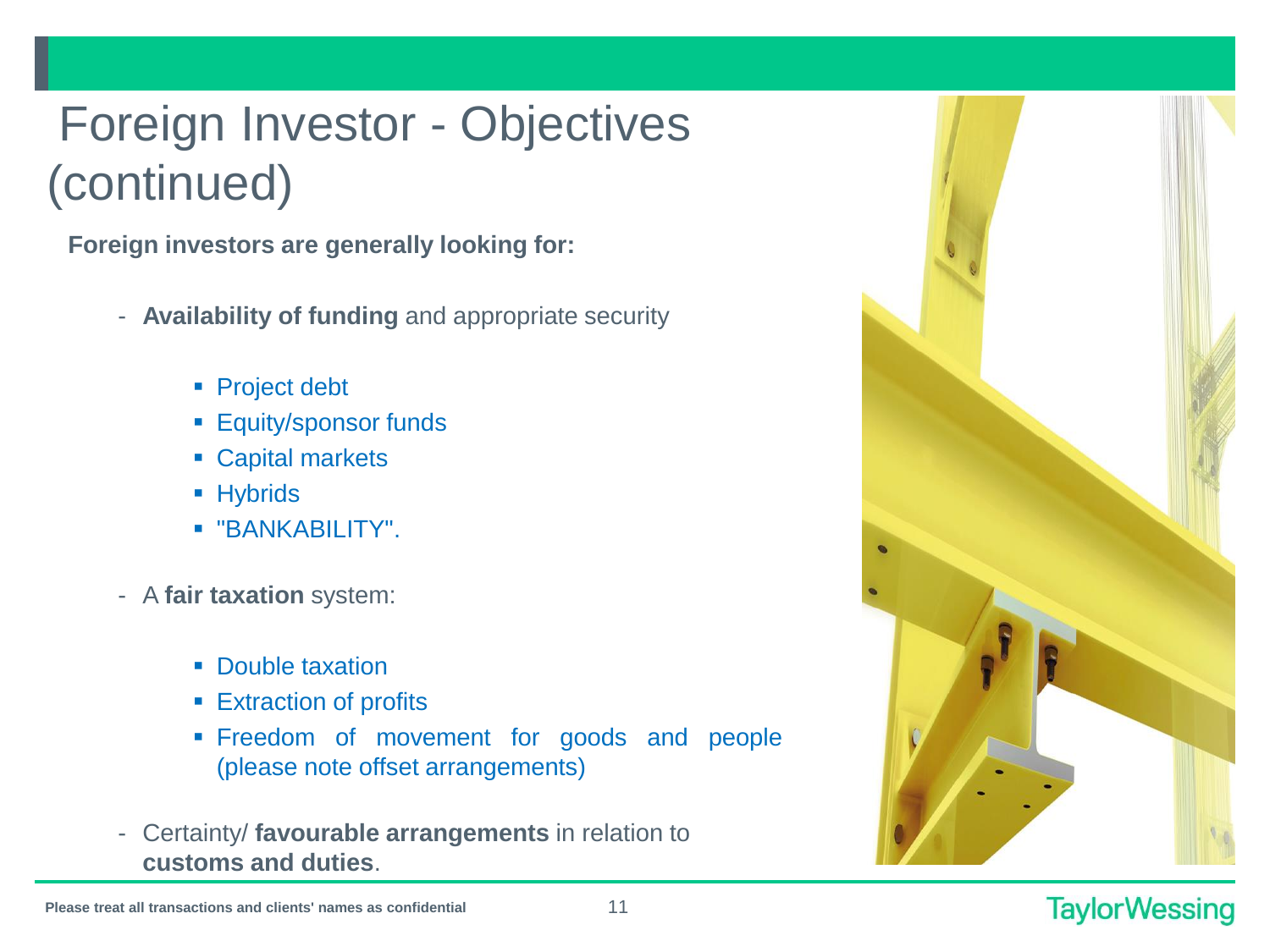# PPP: Terminology

## The following are terms commonly used in a PPP context

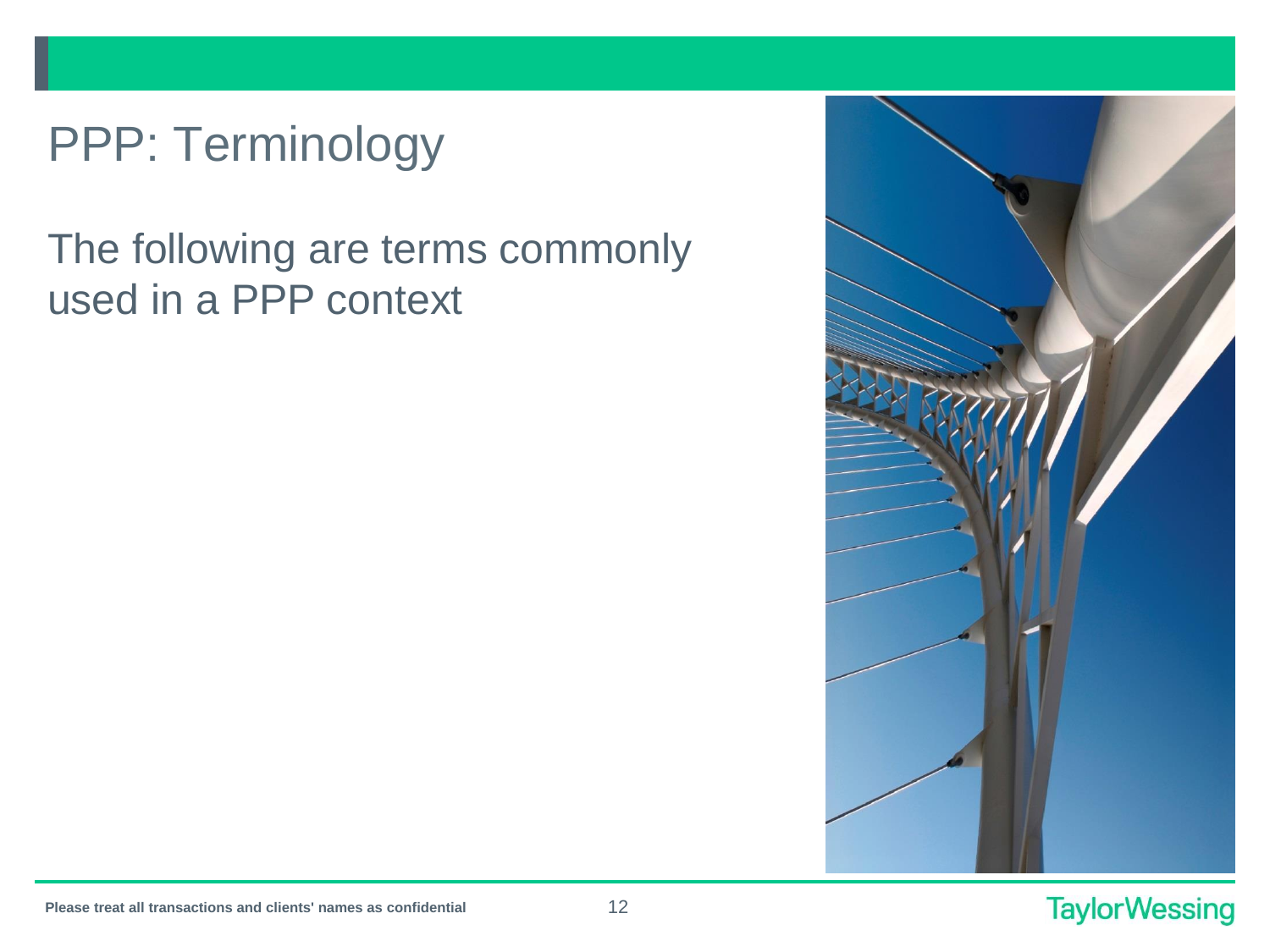## **Terminology**

- > **"Awarding Authority**" the public sector body (department, agency, constitutional institution, etc.) which is procuring a service through the project.
- > "**Benchmarking**" a procedure for testing whether the standard and price of services is consistent with the market standard (if any), without any formal competitive tendering.
- > "**BLT**" (**build–lease–transfer**). Under BLT a private entity builds a complete project and leases it to the government
- > "**BOT**" (**build–operate–transfer**) In the BOT framework a third party, for example the public administration, delegates to a private sector entity to design and build infrastructure and to operate and maintain these facilities for a certain period. During which it will have the responsibility to raise the finance for the project and is entitled to retain all revenues generated by the project and is the owner of the regarded facility. The facility will be then transferred to the public administration at the end of the agreement.
- > **"BOOT"** (**build–own–operate–transfer**) A BOOT structure differs from BOT in that the private entity owns the works. During the concession period the private company owns and operates the facility with the prime goal to recover the costs of investment and maintenance while trying to achieve a higher margin on project.
- > "**Change Procedures**" procedures in the project agreement for effecting variations (both mandatory and voluntary) to the physical facilities or the level or scope of services.
- > "**Compliance Bid**" a bid which meets the awarding authority's stipulated requirements. An awarding authority may reserve the right to refuse to evaluate and reject a bid that is not compliant.
- > "**Concession Agreement**" see Project Agreement.
- > **Consortium/Consortium Members**" the group of participants who have come together for the purpose of tendering for a particular project.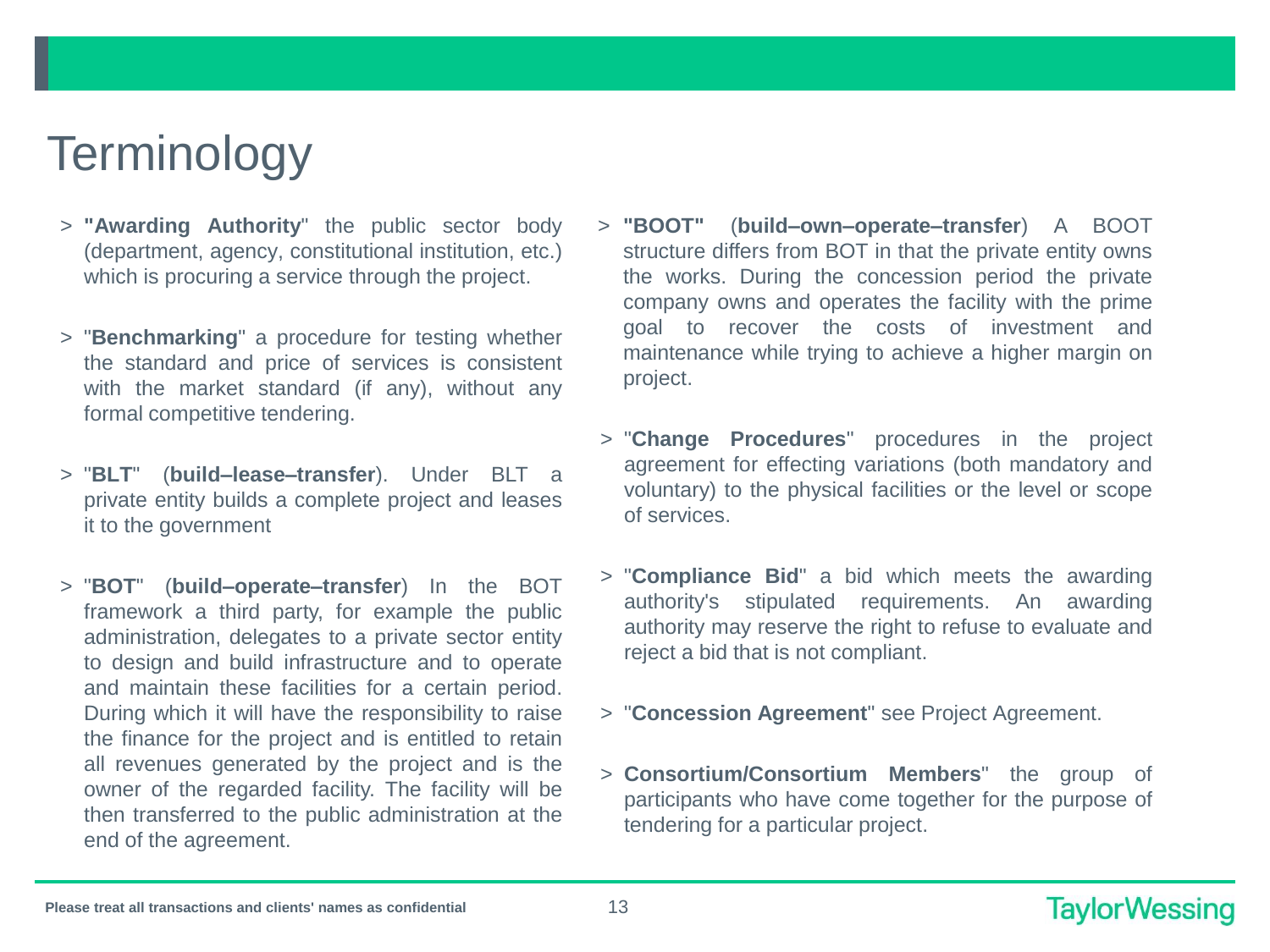- > "**Contract Term**" the period over which the project company is engaged by the awarding authority, comprising the construction period and the operating period.
- > "**Construction Period**" the period of the design and construction/refurbishment of the facilities which are the subject of the project.
- > "**DBFO**" (**design–build–finance–operate**) a project delivery method very similar to BOOT except that there is no actual ownership transfer. Moreover, the contractor assumes the risk of financing until the end of the contract period. The owner then assumes the responsibility for maintenance and operation.
- > "**Debt Funders**" (or Lenders) the providers of debt finance to a project. In this context, the term is used to cover the provision of third-party debt finance including bank debt and bond finance (other than sub-ordinated debt provided by the sponsors as a substitute for equity).
- > "**Delay Events**" specified events excusing the project company from breach of its obligations and which entitle it to additional time to perform and often entitle it to compensation (where compensation is payable, these may be referred to as compensation events).
- > "**Direct Agreements**" agreements between the initial parties to a contract entered into by the project company and one or more additional parties giving the additional party or parties the opportunity to step in to the contracts in place of the project company.
- > "**Equity Funders**" the investors who subscribe for equity in the project company or provide quasi-equity in the form of subordinated debt.
- > "**Feasibility Study**" a business case prepared by the awarding authority to establish the need for the project, its outline parameters and scope, and which assesses its affordability and value for money. If approved, it will lead to the commencement of the tender process.
- > "**Funders**" collectively, the debt funders and the equity funders.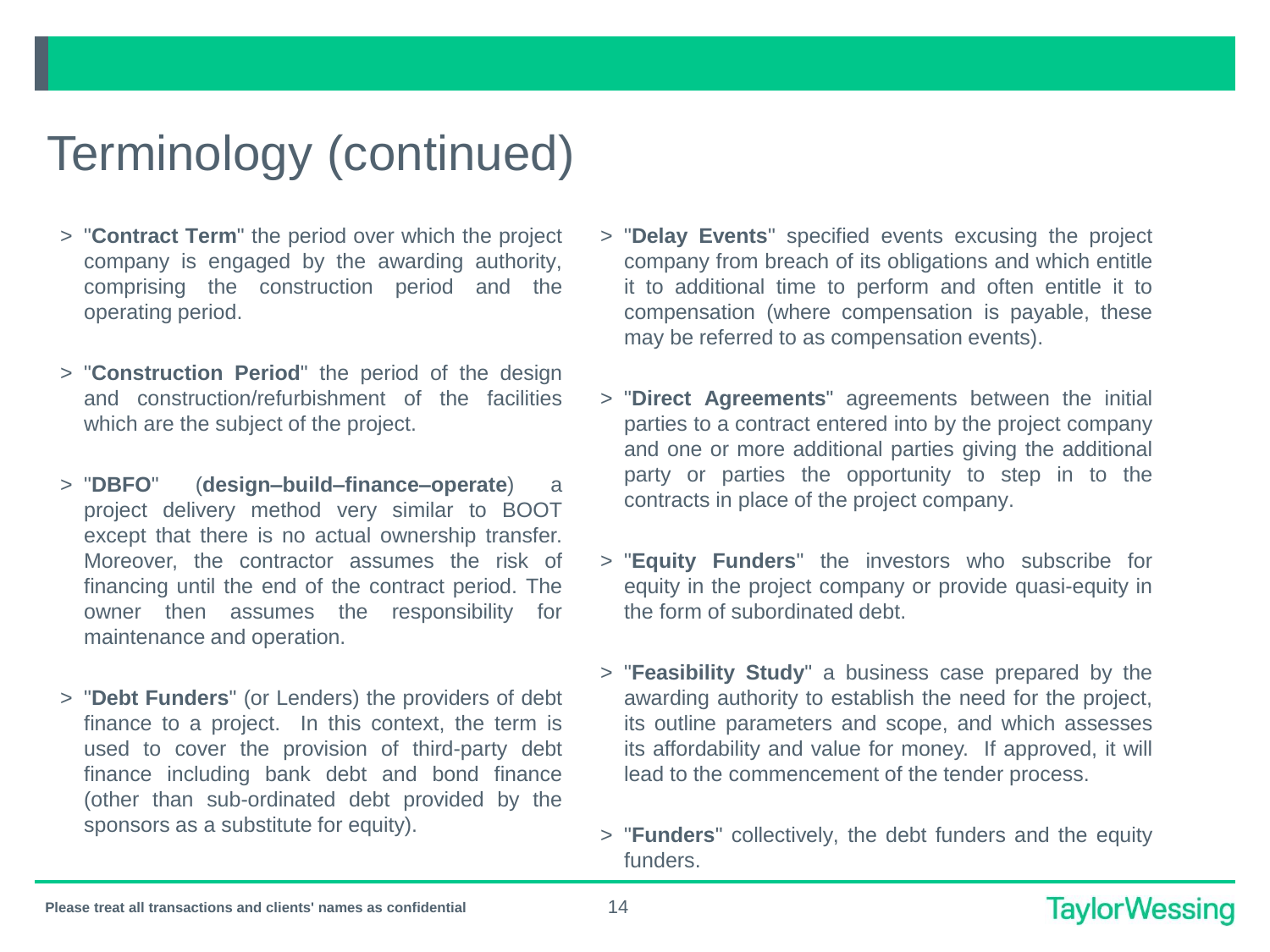- > **ITT**" an invitation to tender (by submitting priced bids) issued to tenderers by an awarding authority.
- > "**Operating Company**" the company engaged by the project company to operate and maintain the facilities which are the subject of the project.
- > "**Output Specification**" the specification upon which tenders are invited to bid which sets out the awarding authority's requirements in nonprescriptive terms, leaving the tenderers with the responsibility for determining how to deliver those requirements.
- > "**PFI**" Private Finance Initiative. A UK initiative which was implemented , with variations, in other parts of the world and which describes a method of providing funds for major capital investments where private firms are contracted to complete and manage public projects. Under a private finance initiative, the private company, instead of the government, handles the up-front costs. The project is then leased to the public, and the government authority makes annual payments to the private company.
- > "**PPP**" a contractual arrangement between a public and private sector entity from which flows a provision of a service or the performance of a departmental function in accordance with an output based specification for a specified, significant period of time. It furthermore involves a substantial transfer of all forms of project life cycle risk to the private sector. The public sector retains a significant role in the partnership project either as the main purchaser of the services provided or as the main enabler of the project.
- > **Prequalification**" the process by which an awarding authority selects a limited number of tenderers from those who have submitted an expression of interest in response to a request.
- > "**Project Agreement**" the principal agreement between the awarding authority and the project company governing the project. Sometimes this agreement is referred to as the 'Concession Agreement'.
- > "**Operating Company**" the company engaged by the project company to operate and maintain the facilities which are the subject of the project.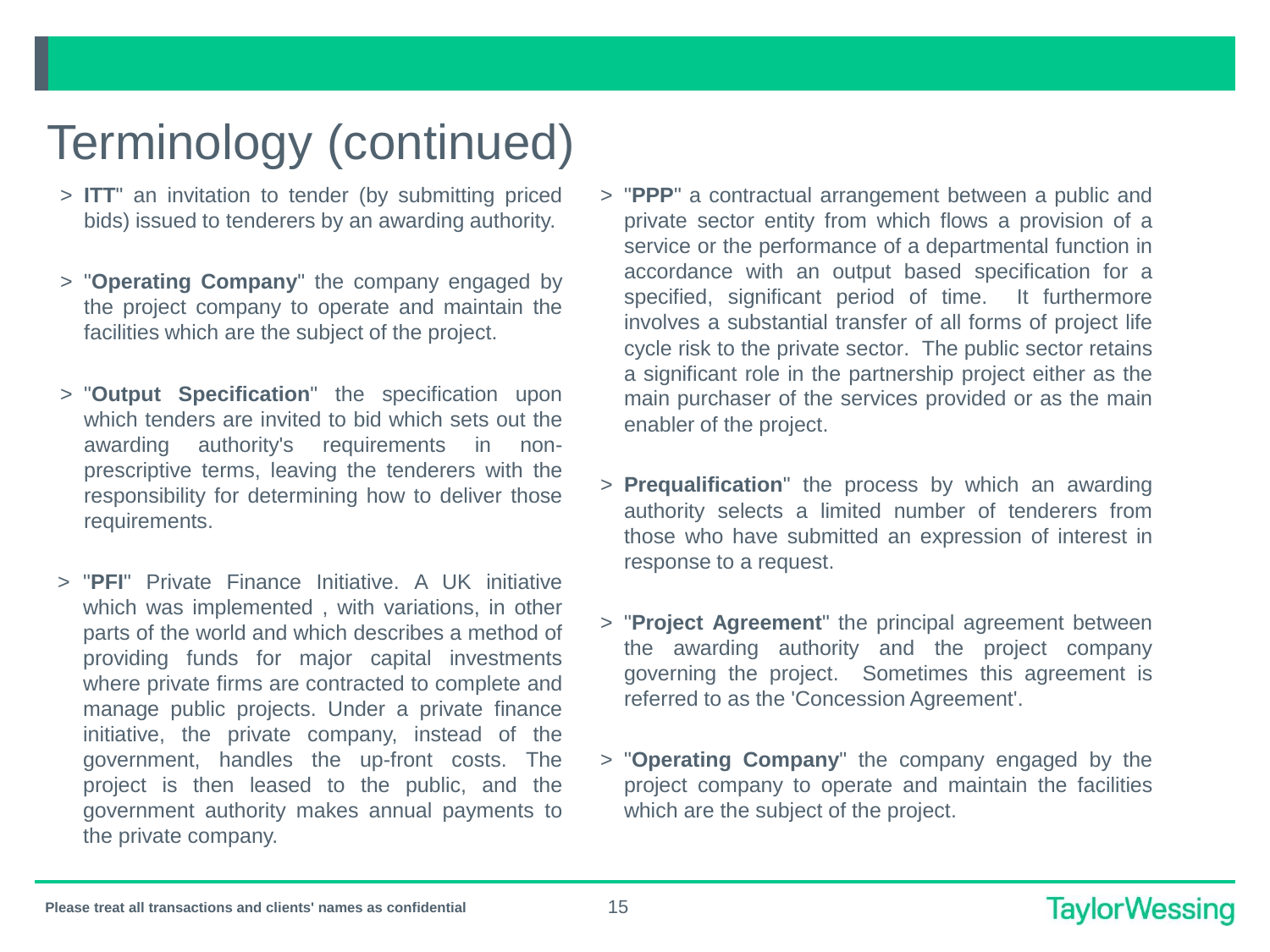- > "**Output Specification**" the specification upon which tenders are invited to bid which sets out the awarding authority's requirements in nonprescriptive terms, leaving the tenderers with the responsibility for determining how to deliver those requirements.
- > "**Preferred Tenderer**" the tenderer selected by the awarding authority to be awarded the PPP contract.
- > "**Private**" a Non-Government private sector entity, this typically also includes financiers etc.
- > "**Project Agreement**" the principal agreement between the awarding authority and the project company governing the project. Sometimes this agreement is referred to as the 'Concession Agreement'.
- > "**Project Company**" the company established by the preferred tenderer to be the contracting vehicle for a project.
- > "**PSC** or **Public Sector Comparator**" a benchmark used in the course of procurement against which the value for money of tenders is assessed by the awarding authority. It represents a notional cost estimate of the project based on the assumption that the facilities and services that are the subject of the project are acquired through conventional funding with the awarding authority retaining managerial responsibility and exposure to risk.
- > "**Public**" a Government or Quasi-Government body.
- > "**Relief**" specified events excusing the project company from breach of its obligations but which do not entitle it to additional time or compensation.
- > "**Reference Bid**" a bid which is submitted on the basis of (and complies with) certain prescribed requirements of the awarding authority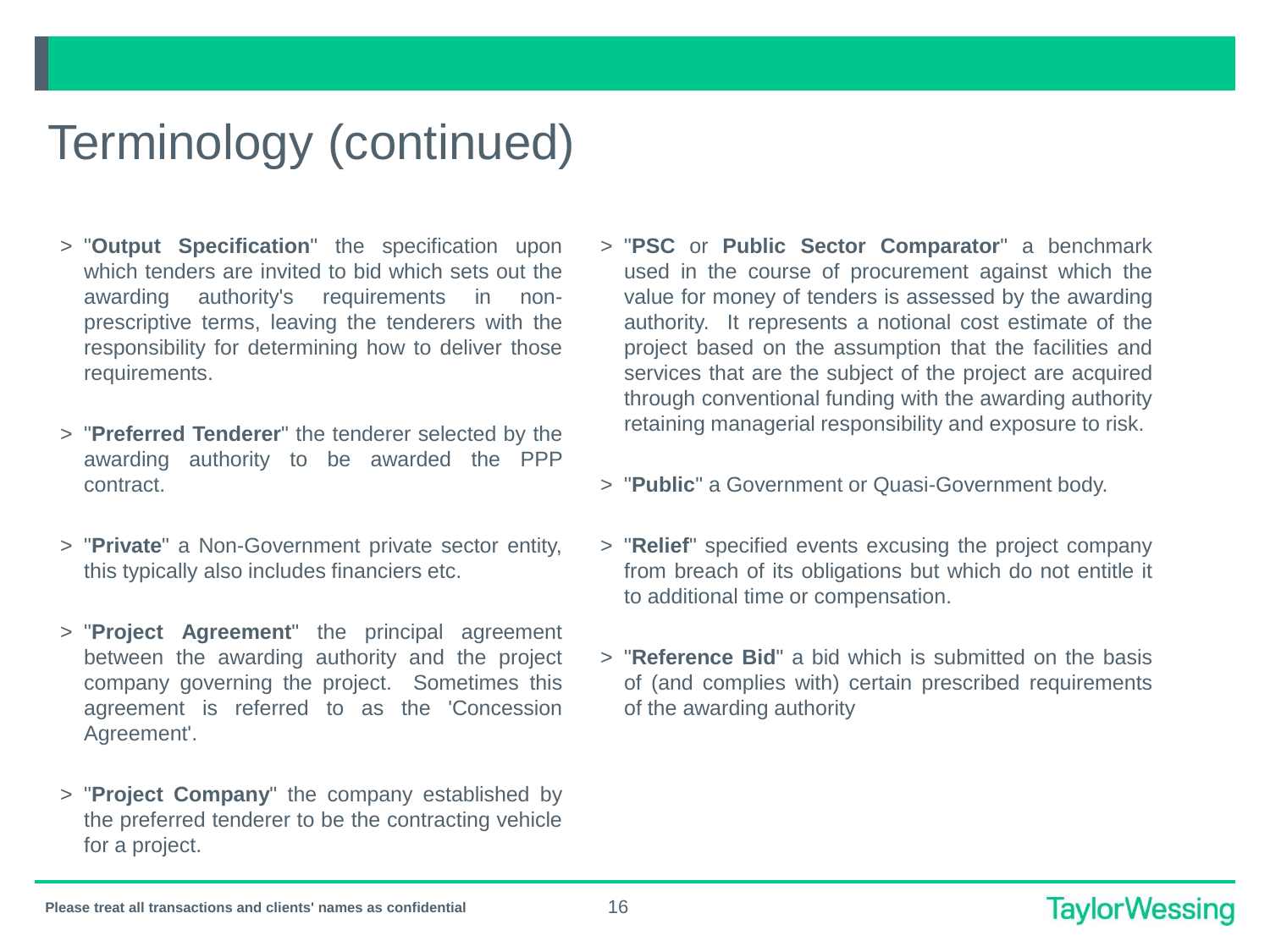- > "**Service Level Specification**" the specification (typically scheduled to the project agreement) setting out the standard to which the service must be delivered, often accompanied by an agreed performance monitoring regime.
- > "**Sponsors** or **Project Sponsors**" the private sector participants developing a project.
- > "**SPV**" special purpose vehicle. The project company established by the sponsors which has as its sole purpose the delivery of a project.
- > "**Tenderers**" the consortia engaged in tendering for the award of a PPP contract. They may be referred to as 'bidders'
- > "**Umbrella Term**" any arrangement/joint venture between public and private sectors
	- Corporate Vehicles
	- Contractual Joint Ventures
	- Hybrids
- > "**Unavailability**" the test for determining deductions from the unitary payment by reference to standards for the provision of the facility (as opposed to the standard of associated services).
- > "**Unitary Payment**" the payment by the awarding authority to the project company for the provision of the facility that is the subject of the project and associated services
- > "**Vfm**" value for money in relation to a project means that the partnership agreement results in a net benefit to the awarding authority, defined in terms of cost, price, quality, quantity, or risk transfer, or a combination thereof.

#### **Please treat all transactions and clients' names as confidential** 17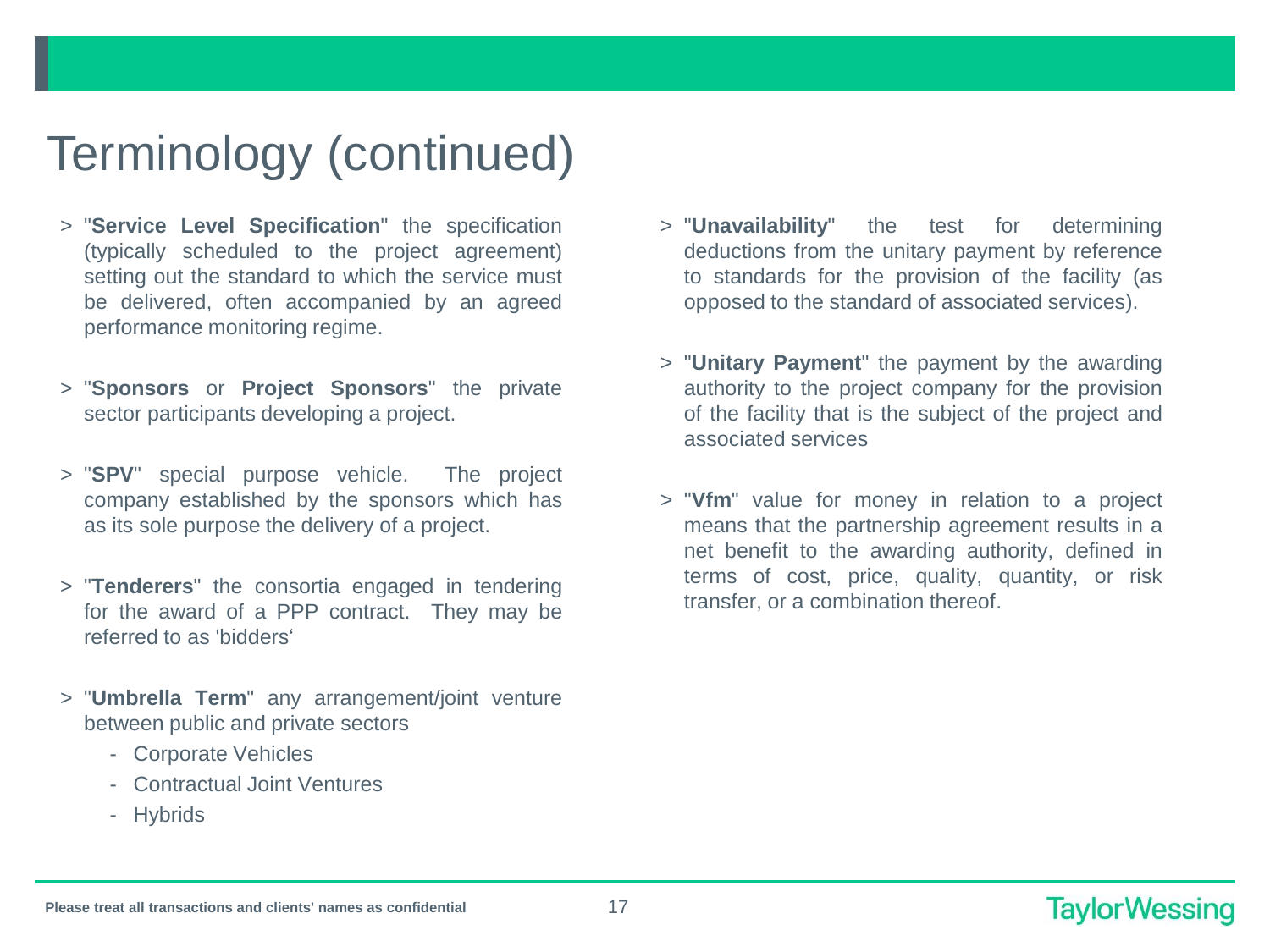## Conclusions – Questions and Answers



### **TaylorWessing**

**Please treat all transactions and clients' names as confidential** 18